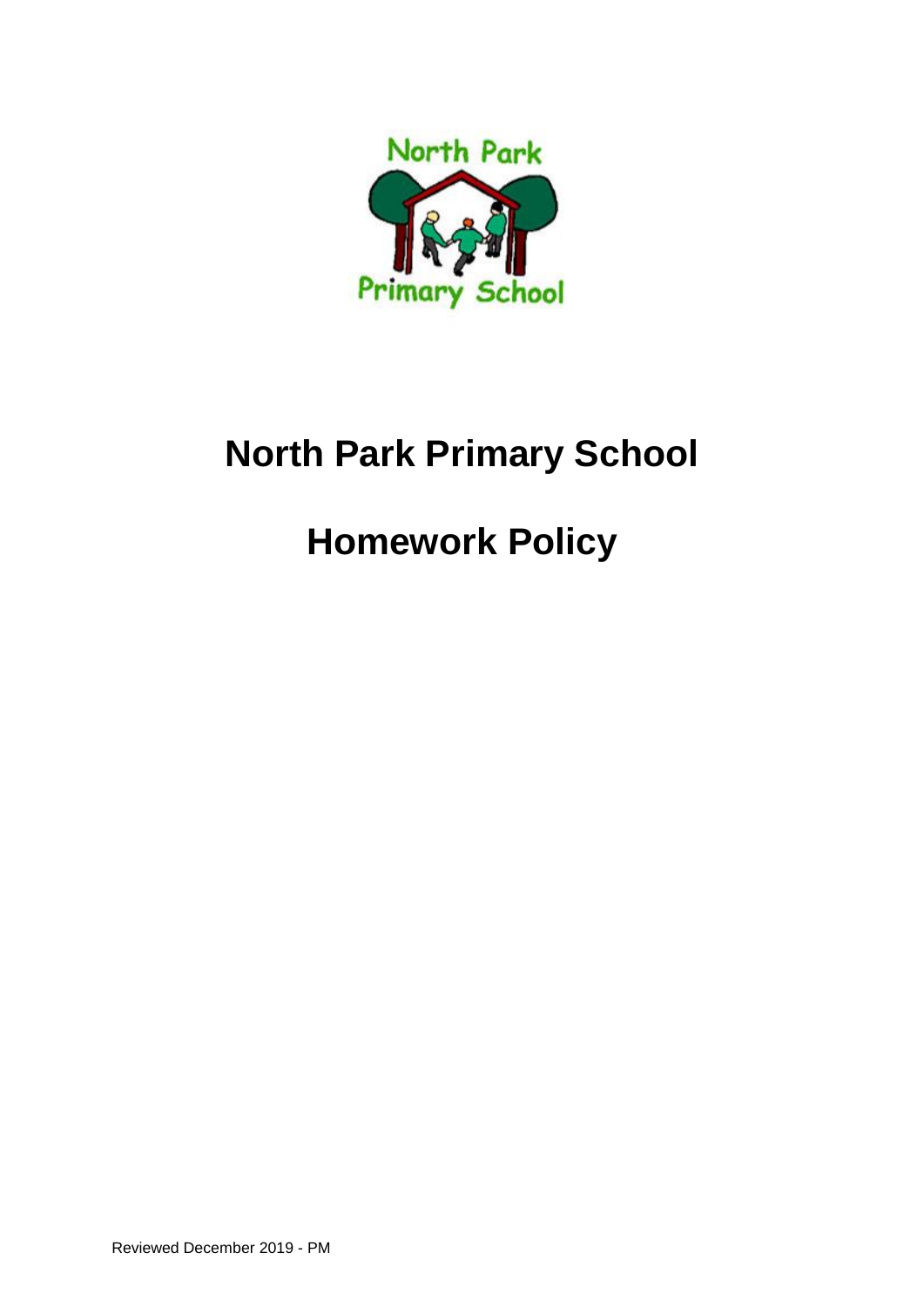# **North Park Primary School Homework Policy**

# **Rationale**

At North Park Primary School we believe that homework is an essential part of pupils' learning. We also believe it is important for children to have a balance between learning outside of school, so that they learn from work which is formally provided by school as well as from taking part in out of school activities, clubs and family life. Therefore our homework policy is designed to strike a balance between an opportunity to practise, apply and extend key skills and time to enjoy other experiences.

Where homework is set, it is designed to reinforce and extend learning and to generate an interest in young people strengthening their skills, knowledge and confidence and learners. We hope all 'out of school' learning helps spark interest and enjoyment, and helps children to form good habits from the beginning of their school life, that they can then take with them as they enter the next phase of their education. We do not wish for homework to be seen as an onerous task, but rather an activity that has worth and forms part of daily routines for children.

# **Definition**

Homework is defined as work set by the teacher to be done at home, either by the child alone or with the support of a parent or carer, or other family member. The main focus of homework will be key skills in numeracy and literacy, with occasional tasks to extend and enhance learning across other areas of the curriculum.

# **Aims**

At North Park Primary School we appreciate how important the links between home and school are, and the need for us to work together to ensure a good education for all children. It is for this reason that we believe that it is important that children have homework set to extend learning, enhance and reinforce skills and understanding, and allow children to consolidate and improve their skills further.

Through the provision of homework we aim to:

- raise standards, particularly basic skills in Maths and English
- create a sound partnership between parents and teachers with regard to children's learning
- consolidate/reinforce pupils' skills, knowledge and understanding of work covered in class
- improve pupils' attitudes to learning and independent learning skills.

# **Expectations**

Homework will involve the following activities:

**Reading –** we believe this is the most vital part of homework children are set, as it impacts on skills and learning cross the whole curriculum.

- For younger children this will begin with learning and practising phonics (sounds) and sharing picture stories, before progressing on to phonics-based reading materials.
- In addition younger children (Nursery up to Year 2) have the opportunity to take home a 'Bedtime Stories' pack each week – these are stories to share at home and this is designed to foster a love of reading and enjoyment in children. Packs should be returned each week to be swapped.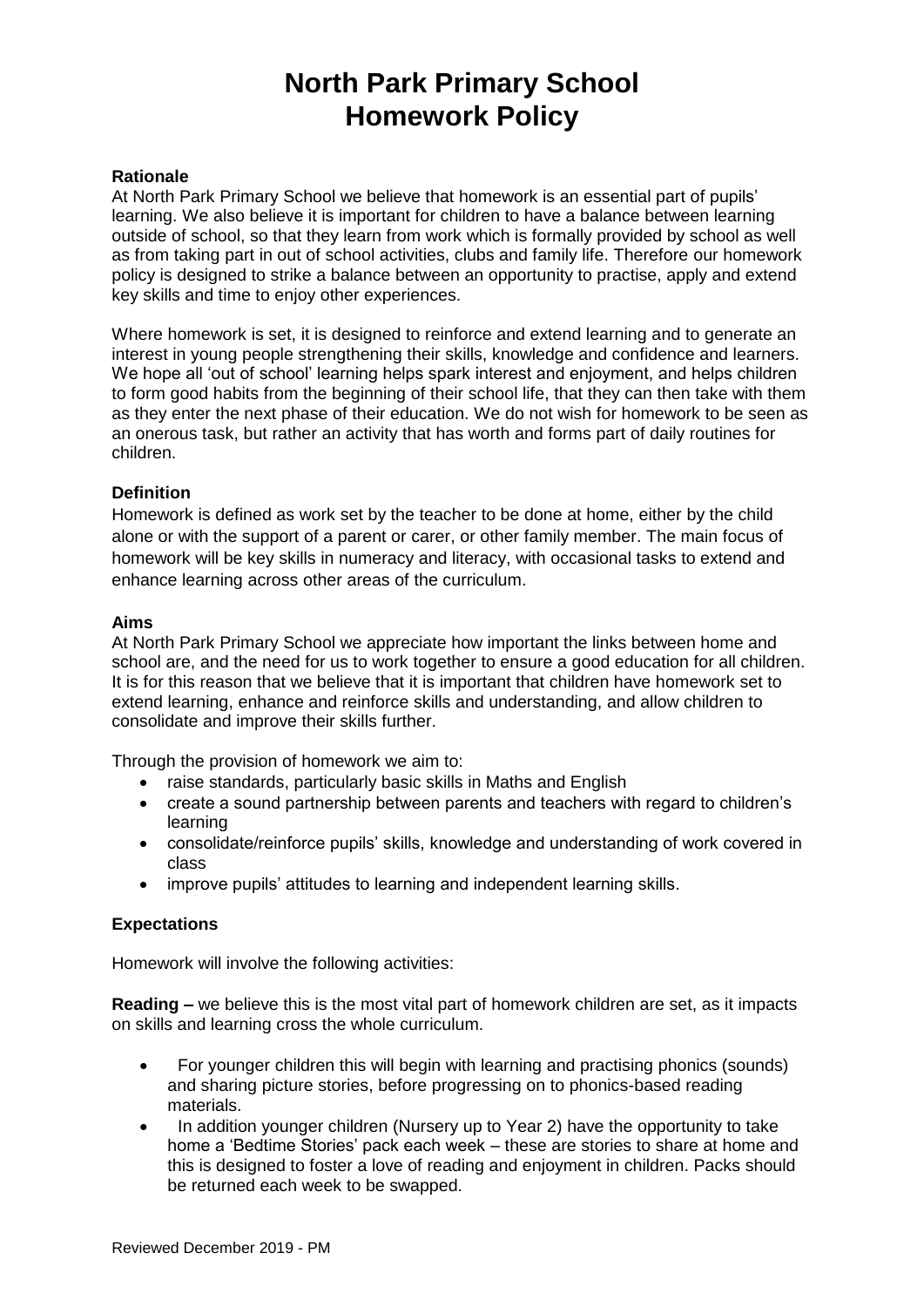- As children's reading skills progress they will read from a range of books in school, then be expected to 'quiz' on these books using the Accelerated Reader programme in school
- We ask for a minimum of 3 times per week practise ideally every day, as little and often is an excellent model and helps children form good habits.
- As children become more confident readers, homework may also include activities to reinforce vocabulary skills in upper Key Stage 2.
- Reading diaries should be used to record reading at home and be signed by parents.

**Maths tasks –** weekly tasks to support learning undertaken in school

- Number and counting activities in Reception and Year 1 a short activity to reinforce work done in class; this may be practical in nature
- $\bullet$  Key facts and multiplication tables from Years 2 to 4 activities to help learn and reinforce key number and multiplication facts that children need to learn and become fluent in
- Maths problems and calculations in Years 4, 5 and 6 work that will help children apply skills learnt in class
- Maths learning can also include online programmes; *Maths Seeds* for children in Reception and Year 1 and *Mathletics* and *Times Tables Rock Stars* from Year 2 upwards. Children will be given log ins. We recommend approx. 10-15 minutes on these activities, so children are not exposed to too much screen time at home.
- Tasks (unless practical) will be done in homework books

#### **Occasional other tasks**

 On occasion, children may be given tasks related to other curriculum areas – challenges or puzzles, or something to research or find out. These tasks are less formal in nature and seek to extend children's curiosity and develop engagement with the curriculum. This may involve a discussion or 'talk' based activity that teachers ask parents to undertake.

#### **Year 6**

• In Year 6 children will be set additional tasks to help them prepare for the statutory assessment tasks they undertake in May each year. This includes work on revision and short, regular tasks related to work done in class. The work done in Year 6 is therefore often more frequent than in other classes and will help children prepare for the more demanding homework they will encounter as they move into secondary school.

#### **Timings**

As a rule we will try to ensure homework follows a regular routine for children and for you as families; we aim to stick to these routines, other than in unforeseeable circumstances (e.g. staff absence or events in school which necessitate a change). We aim to alert parents to any changes. In general, homework;

- Will be set each week
- Will come out to children *every FRIDAY*
- Should be returned *every WEDNESDAY*
- **Reading** should be done at a minimum three times each week and reading books should be brought into school **every day**. This allows us to hear children read in school, change books, support children to quiz and manage regular changing of books.
- Bedtime story packs should also be returned every Wednesday.
- **Year 6** more regular short tasks, particularly closer to SATs, and pupil and parents will be informed when homework should be returned (wherever possible a reminder text will be sent)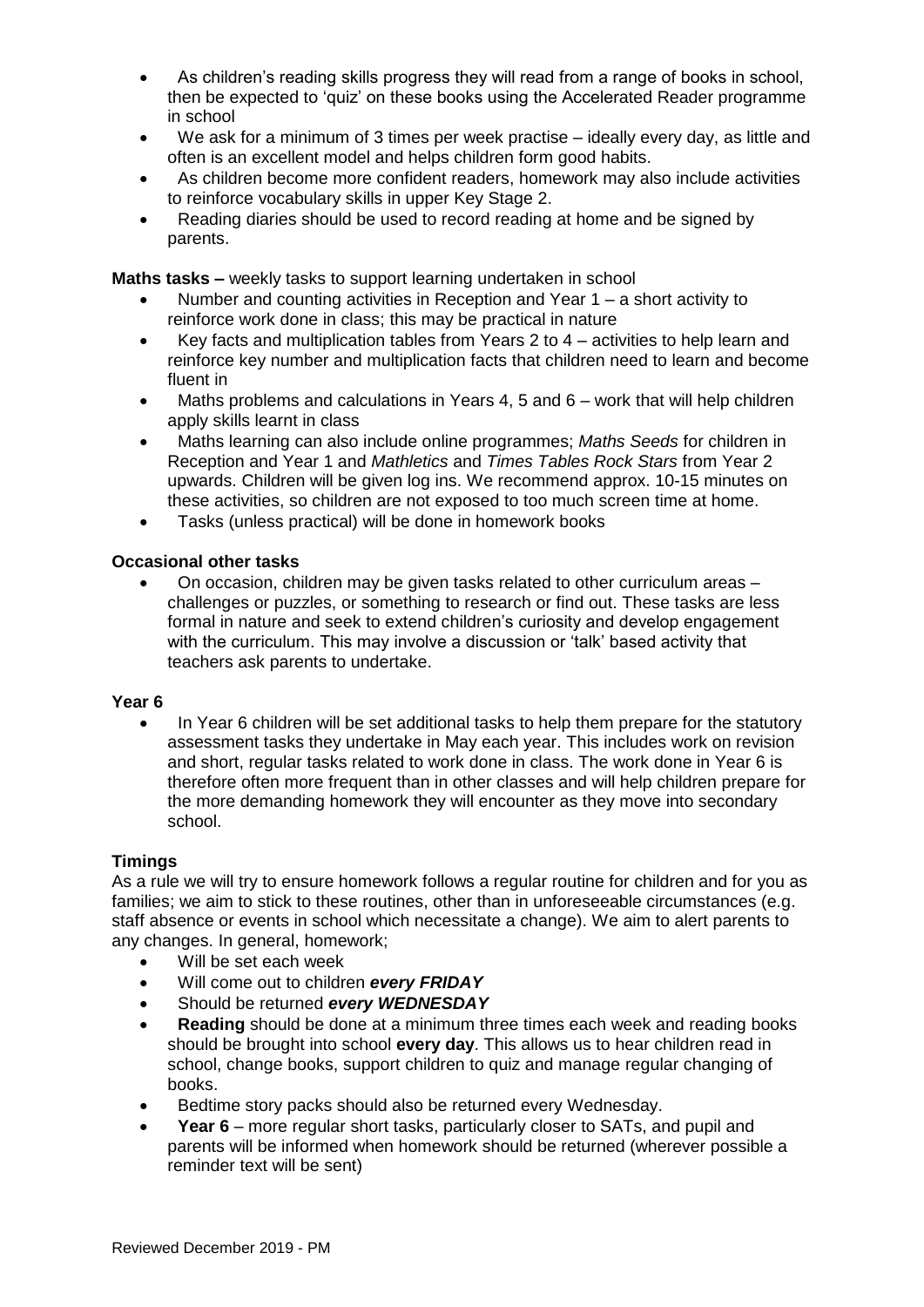# **Teachers**

In setting and marking homework, teachers will:

plan homework as an integral part of their curriculum planning

 give reasonable time for its completion (including time in school to complete tasks if homework is not returned)

- match tasks to the abilities of the children
- ensure homework is marked in line with the school's marking policy (this may be done
- as a class, to go over work and address misconception, or individually)
- provide feedback on pupil their progress to parents.

 provide additional guidance for parents as part of termly curriculum letters, on how/when homework should be completed, including web links, etc.

#### **Parents**

At North Park Primary School we recognise the importance of developing effective partnerships between parents and children with reference to children's learning. Parents will:

- be provided with additional guidance to support learning at home and to help children with homework tasks;
- be encouraged to support the school's homework policy when signing the home school agreement;
- be given feedback on how children are doing with homework through marking, during parents' meetings and in annual reports.

#### **Monitoring**

The Headteacher will regularly review the Policy and Guidelines on behalf of the Governing Body, alongside the whole staff team, and will monitor the quality of homework provision through planning and work scrutiny.